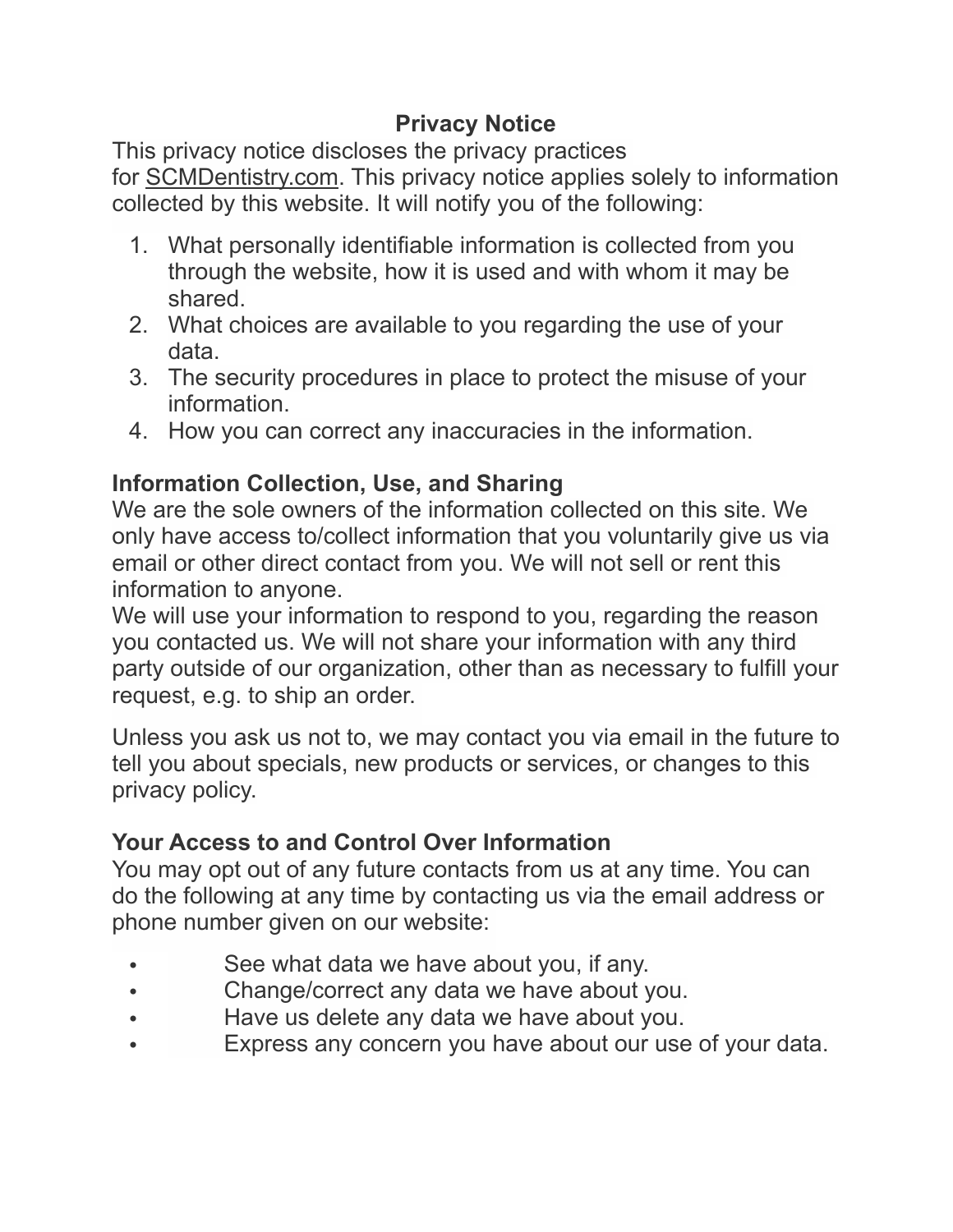#### **Cookies**

We use "cookies" on this site. A cookie is a piece of data stored on a site visitor's hard drive to help us improve your access to our site and identify repeat visitors to our site. For instance, when we use a cookie to identify you, you would not have to log in a password more than once, thereby saving time while on our site. Cookies can also enable us to track and target the interests of our users to enhance the experience on our site. Usage of a cookie is in no way linked to any personally identifiable information on our site.

# **Links**

[SCMDentistry.com](http://SCMDentistry.com) may contain links to other sites. Please be aware that we are not responsible for the content or privacy practices of such other sites. We encourage our users to be aware when they leave our site and to read the privacy statements of any other site that collects personally identifiable information.

# **Surveys & Contests**

From time-to-time our site may request information via surveys or contests. Participation in these surveys or contests is completely voluntary and you may choose whether or not to participate and therefore disclose this information. Information requested may include contact information (such as name and shipping address), and demographic information (such as zip code, age level). Contact information will be used to notify the winners and award prizes. Survey information will be used for purposes of monitoring or improving the use and satisfaction of this site.

### **Security**

We take precautions to protect your information. When you submit sensitive information via the website, your information is protected both online and offline.

Wherever we collect sensitive information (such as credit card data), that information is encrypted and transmitted to us in a secure way.